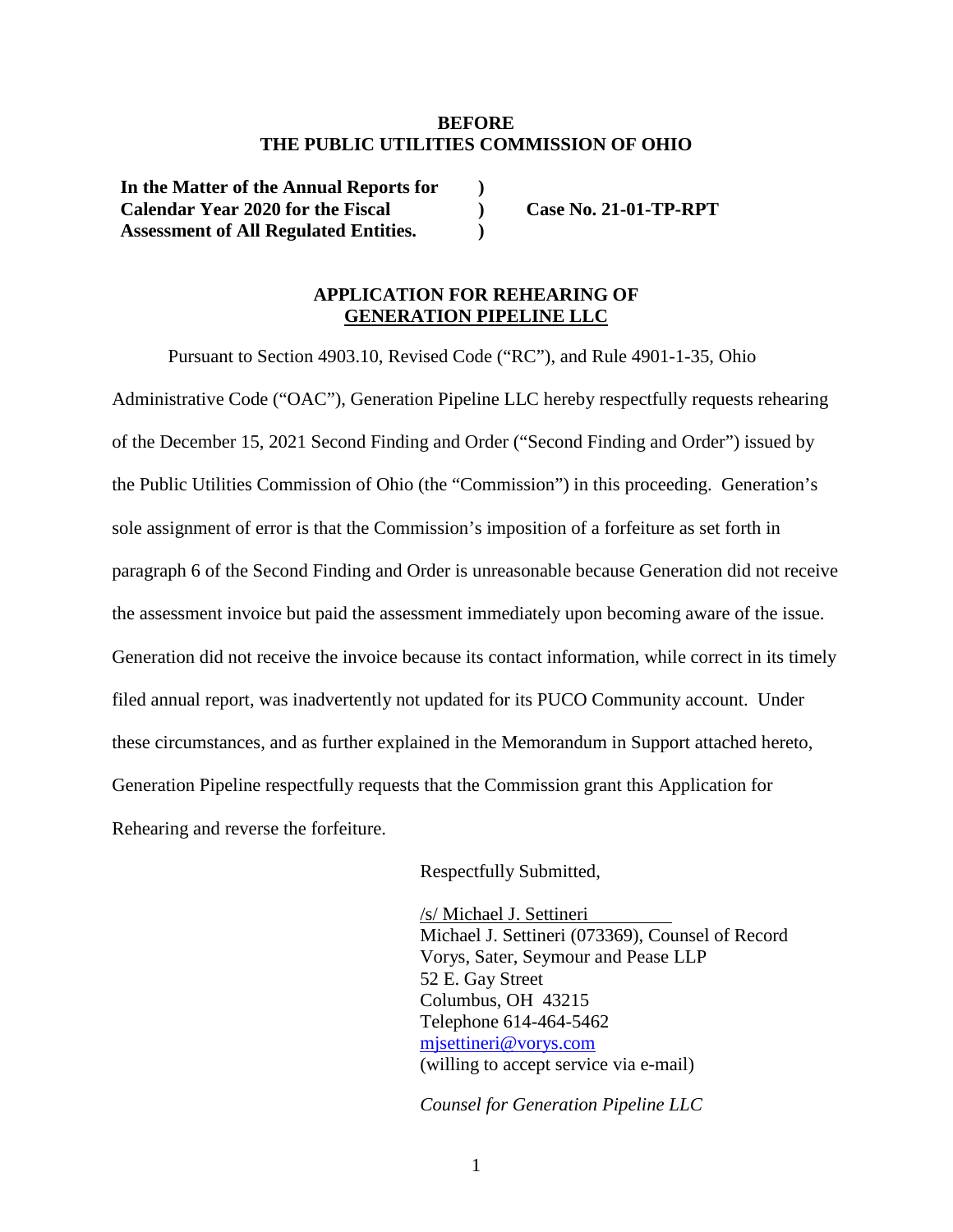### **MEMORANDUM IN SUPPORT**

#### **I. Introduction**

Generation Pipeline LLC ("Generation") respectfully requests rehearing of the December 15, 2021 Second Finding and Order of the Public Utilities Commission of Ohio ("Commission") and requests that the Commission reverse its decision to impose a \$1,000 forfeiture against Generation for not remitting its 2020 annual assessment by the November 2021 deadline,<sup>1</sup> as set forth in paragraph 6 of the Second Finding and Order. Generation did not remit the assessment payment by the due date because it did not receive the assessment invoice at its current address. Instead the invoice was sent to a prior address for Generation. While Generation's new address was submitted to the Commission previously and is listed properly on the Commission's website, Generation inadvertently did not update its address on the PUCO Community site. Generation did include the correct contact information in its 2020 annual report, but it appears that the PUCO Community account address was used to send the assessment invoice to Generation's prior address. Generation was able to obtain a copy of the invoice from the Commission's Staff and immediately submitted the outstanding payment assessment in full. Generation is also in the process of updating its address in the PUCO Community system. Although the payment was delayed as a result of the inadvertent error, no harm has come from the delay in receiving Generation's assessment payment. Under these circumstances, Generation respectfully asks that the Commission grant rehearing as requested, and reverse the forfeiture.

<sup>&</sup>lt;sup>1</sup> The Commission's Second Finding and Order at paragraphs 5 and 6 indicates that the deadline was November 1, 2021. However, the invoice payment deadline was November 15, 2021 as shown on the invoice that Generation received after contacting the Commission Staff on this issue.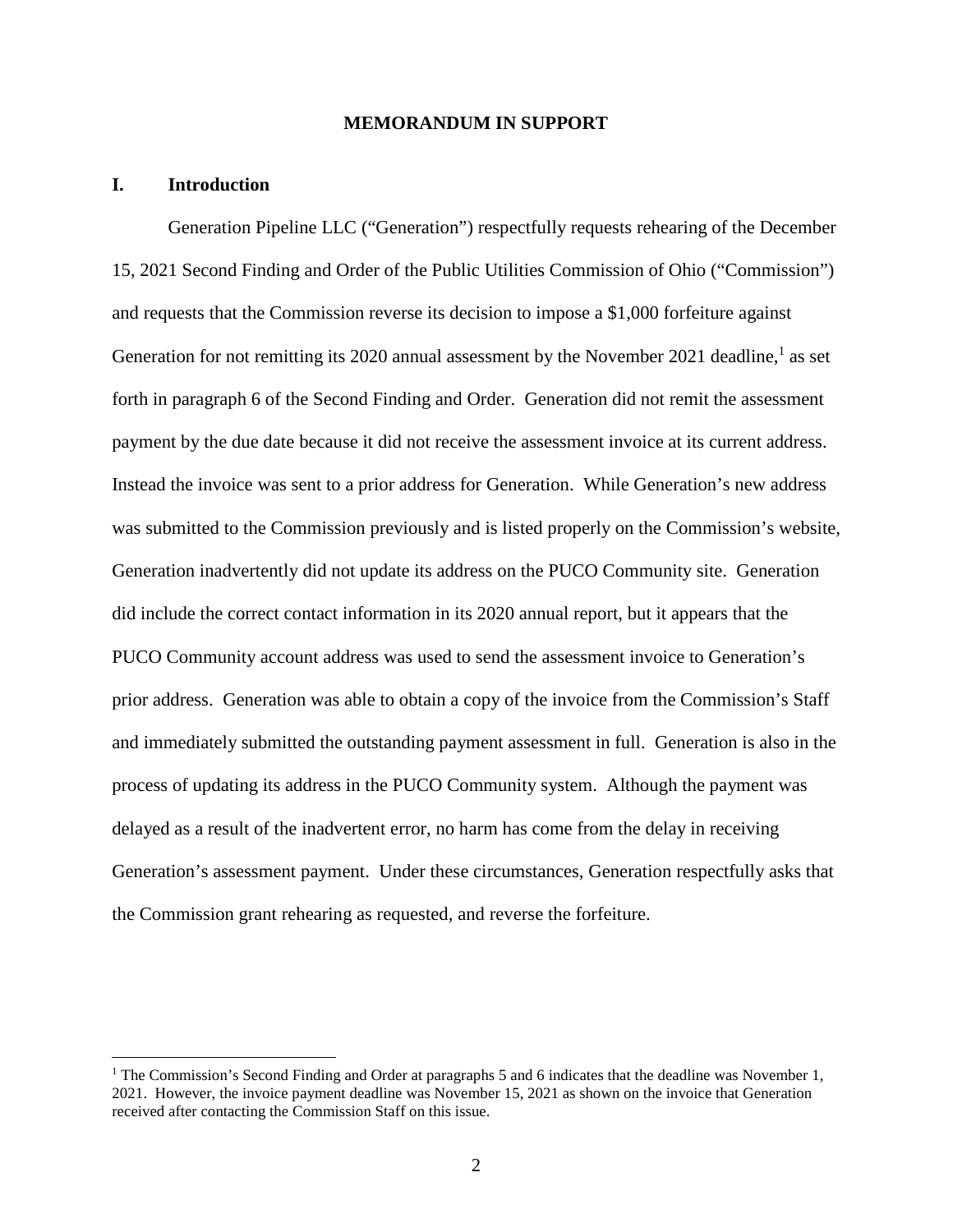### **II. Background**

By Entry issued in January 2021 in this docket, the Commission directed all regulated service providers in Ohio to submit an annual report to the Commission for calendar year 2019 and to do so through the Commission's web-based system called the PUCO Community. *In the Matter of the Annual Reports for Calendar Year 2020 for the Fiscal Assessment of All Regulated Entities*, Case No. 21-01-TP-RPT, Entry at ¶ 6 (January 27, 2021). The Commission uses the annual reports to calculate the annual assessment per Ohio Revised Code §§ 4905.10 and 4905.14.

Generation personnel timely prepared and submitted the annual report for calendar year 2020. Generation's annual report included Generation's contact address (5400 Westheimer Court, Houston, TX 77056). Several months later, the Commission sent an invoice to Generation and the assessment payment was due on November 15, 2021. Generation, however, did not receive the invoice because the invoice was sent to a prior address for Generation. The error likely was a result of Generation inadvertently not updating its PUCO Community account with its new address.

On December 15, 2021, the Commission (a) identified those regulated entities that did not remit their assessment payment by the November 2021 deadline; (b) assessed a \$1,000 civil forfeiture on those entities, but delayed the effectiveness to allow for applications for rehearing; and (c) ordered those entities to pay their outstanding assessment by January 14, 2022. *Id*., Second Finding and Order at ¶¶ 6-8 (December 15, 2021). Generation did not receive a copy of that order because it was issued to the old address as evidenced by the January 5, 2022 returned mail entry on the docket.

3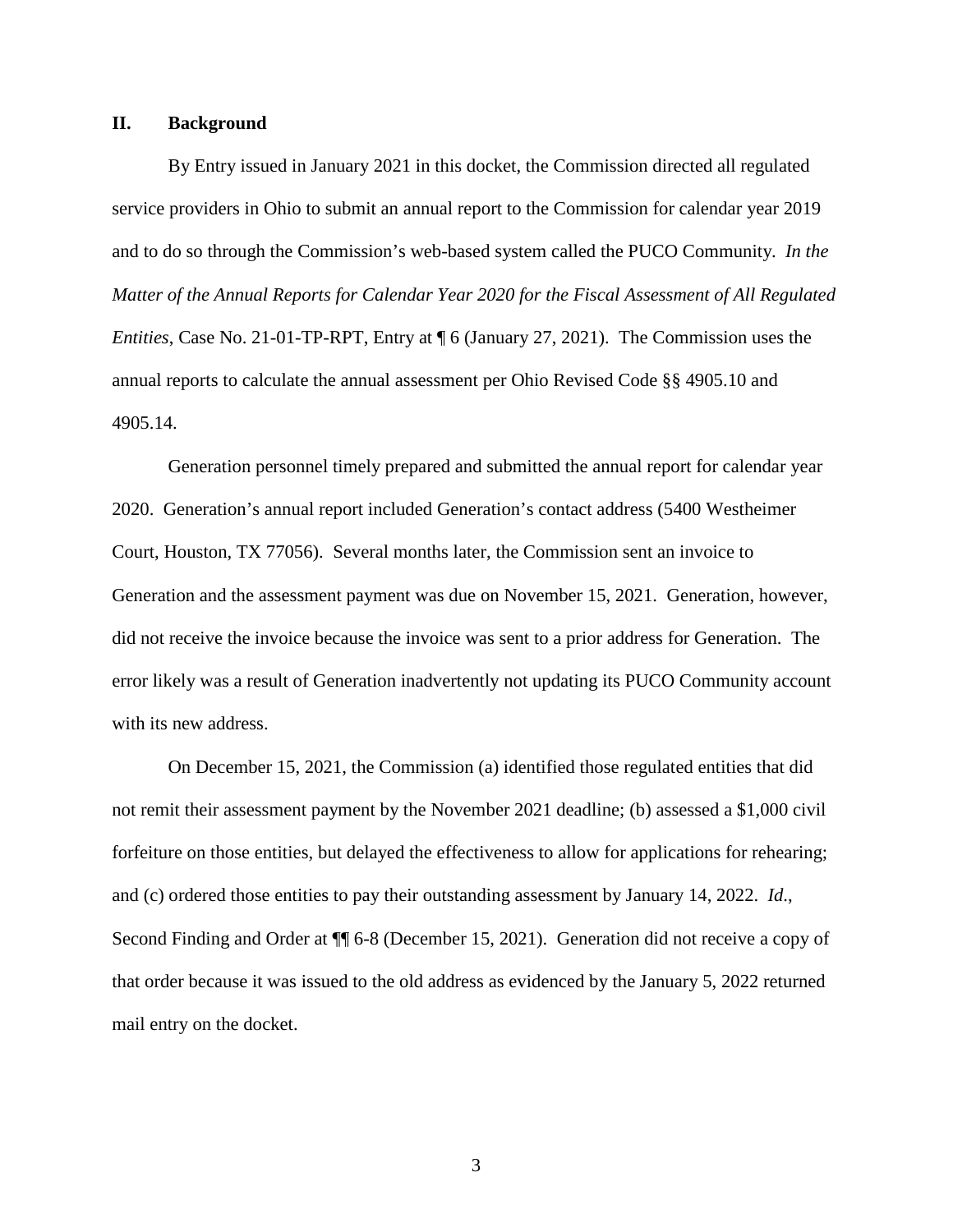### **III. Argument**

R.C. 4903.10 provides that, on rehearing, if the "commission is of the opinion that the original order or any part thereof is in any respect unjust or unwarranted, or should be changed, the commission may abrogate or modify the same." As noted above, Generation timely submitted its annual report to the Commission for 2020. The Commission calculated the assessment amount but the invoice was sent to the wrong address for Generation. Specifically, as confirmed by Generation after requesting a copy of the invoice from Commission Staff, the invoice was sent to Generation's old address at 445 Hutchinson Ave. Suite, 830, Columbus Ohio 43235.

After investigating, Generation has determined that although its annual report listed Generation's current address, its PUCO Community account was not updated to list Generation's new address. Generation previously provided that address (5400 Westheimer Court, Houston, TX 77056) to the Commission as shown by the below clip from the Commission's website.<sup>2</sup>

1/13/22, 5:26 PM

Regulated Company - Dynamic Landing Page | Public Utilities Commission of Ohio

# **Generation Pipeline LLC**

PUCO ID: 412087

5400 Westheimer Court

Houston, TX 77056

<sup>&</sup>lt;sup>2</sup> https://puco.ohio.gov/wps/portal/gov/puco/documents-and-rules/list/regulated-company-list-dynamiclanding?company=Generation%20Pipeline%20LLC&pucoId=412087&referrer=RegulatedList.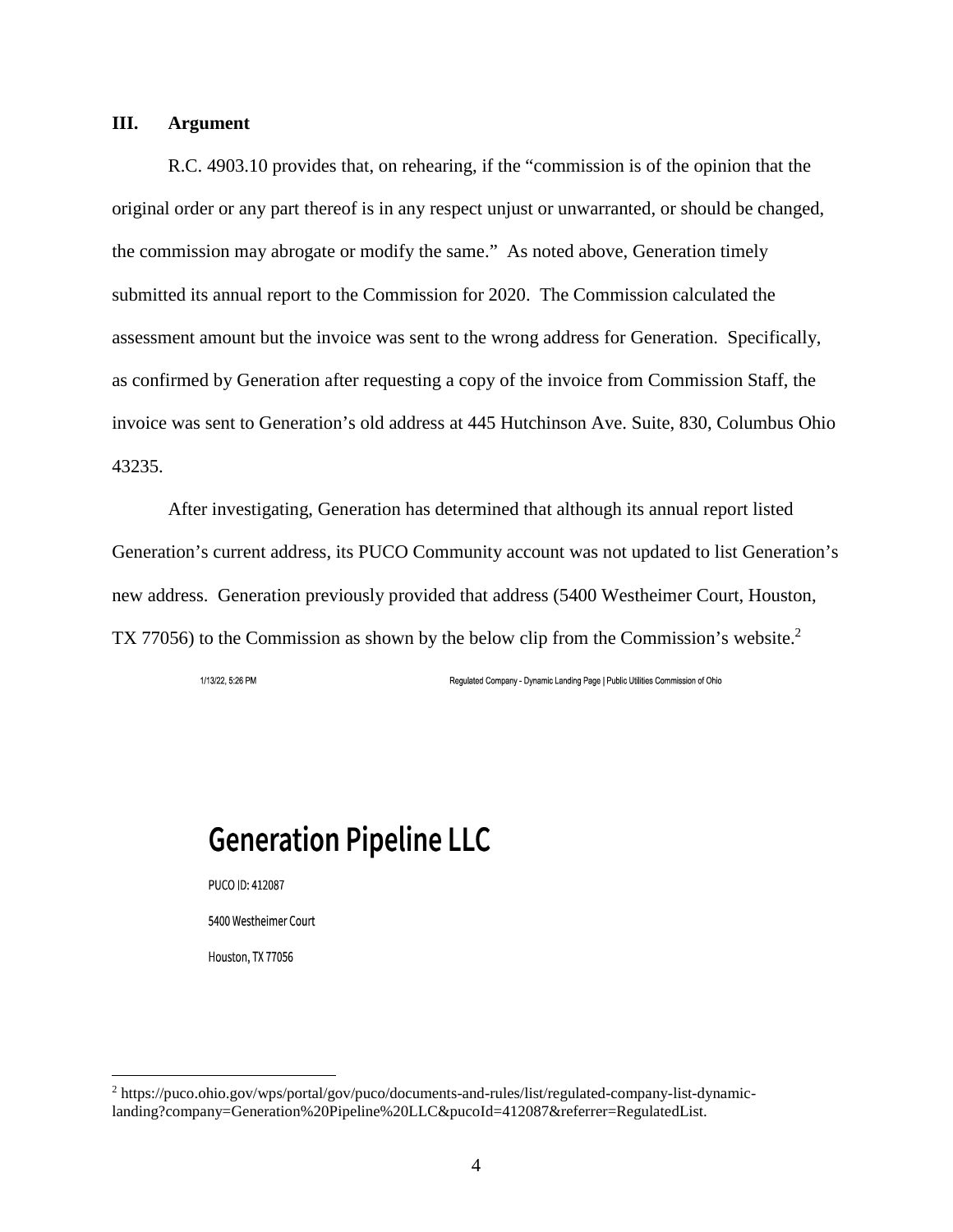Generation, however, inadvertently did not update the Company's address on the PUCO Community site. While Generation has not confirmed the source for the invoice address, Generation assumes that the address from the PUCO Community was used rather than the address listed for Generation in its annual report or the address listed on the Regulated Company – Dynamic Landing Page above. As a result, the invoice was sent to the old address and not the new address.

Generation also did not receive a copy of the Second Finding and Order issued in this proceeding as evidenced by the January 5, 2022 returned mail entry on the case docket.<sup>3</sup> The attachment to that filing shows that the Second Finding and Order was sent to Generation's prior address, 445 Hutchinson Ave. Suite, 830, Columbus Ohio 43235.



Having not received the Second Finding and Order, Generation only became aware of its failure to pay the assessment earlier this week through its counsel. Upon becoming aware, the compliance team responsible for processing Generation's annual report investigated the issue, confirmed that the annual report was timely filed and confirmed after receiving a copy of the invoice from Commission Staff that the invoice was sent to an old address. Accounting

<sup>3</sup> https://dis.puc.state.oh.us/DocumentRecord.aspx?DocID=537385ae-33cb-4174-833c-39886726e2f2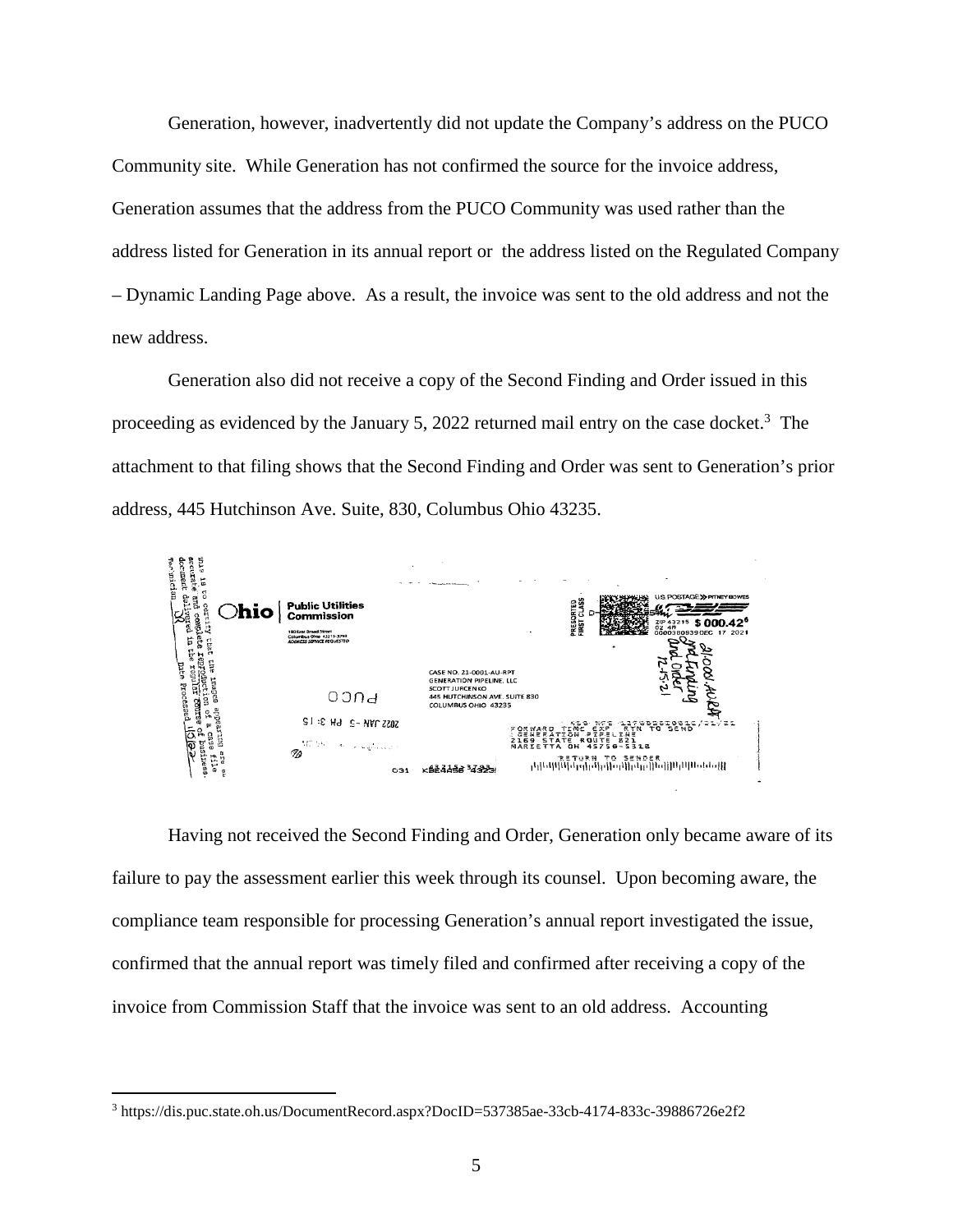personnel were then notified to prepare the payment for the assessment. That payment has been made, submitted to the Commission by eCheck via the PUCO Community website on January 13, 2022 (screenshot below).

#### **Successful Payment**

Your electronic check payment has been successfully authorized. Thank you for using the Central Payment Portal online payment processing system. This page will serve as your receipt. Please print this page for your records and note the confirmation number below: **Print Receipt** 

| <b>PUCO - Assessments Payment Summary</b> |                                                   |                            |                           |             |
|-------------------------------------------|---------------------------------------------------|----------------------------|---------------------------|-------------|
| <b>Payment Status</b>                     |                                                   | <b>Confirmation Number</b> | <b>Authorization Date</b> |             |
| Authorized                                |                                                   | ETH-0028843                | 1/13/2022 4:49:56 PM      |             |
| Total                                     |                                                   |                            |                           |             |
| \$16,174.71                               |                                                   |                            |                           |             |
| Quantity                                  | Description                                       |                            | Price                     | Total       |
| 1                                         | Invoice No.: 21-00070594 Annual Assessment - Fall |                            | \$16,174.71               | \$16,174.71 |

Generation is also in the process of updating the address information on its PUCO Community account.

Commission precedent supports a reversal of the forfeiture in these circumstances. In 2019, the Commission lifted a forfeiture against Ohio MSA LLC ("MSA") when the notice of the annual report requirements was sent to personnel no longer employed by the company because the contact records had not been updated. *In the Matter of the Annual Reports for Calendar Year 2019 for the Fiscal Assessment of All Regulated Entities*, Case Nos. 20-01-AU-RPT et al., Entry on Rehearing (October 21, 2020). Similar to MSA, Generation inadvertently failed to update its contact records in the PUCO Community and when completing its annual report.

Importantly, as of this date, Generation has paid the assessment in full and is in the process of ensuring its contact information in the PUCO Community is updated. Accordingly, Generation submits that the circumstances do not warrant the forfeiture, especially as Generation was not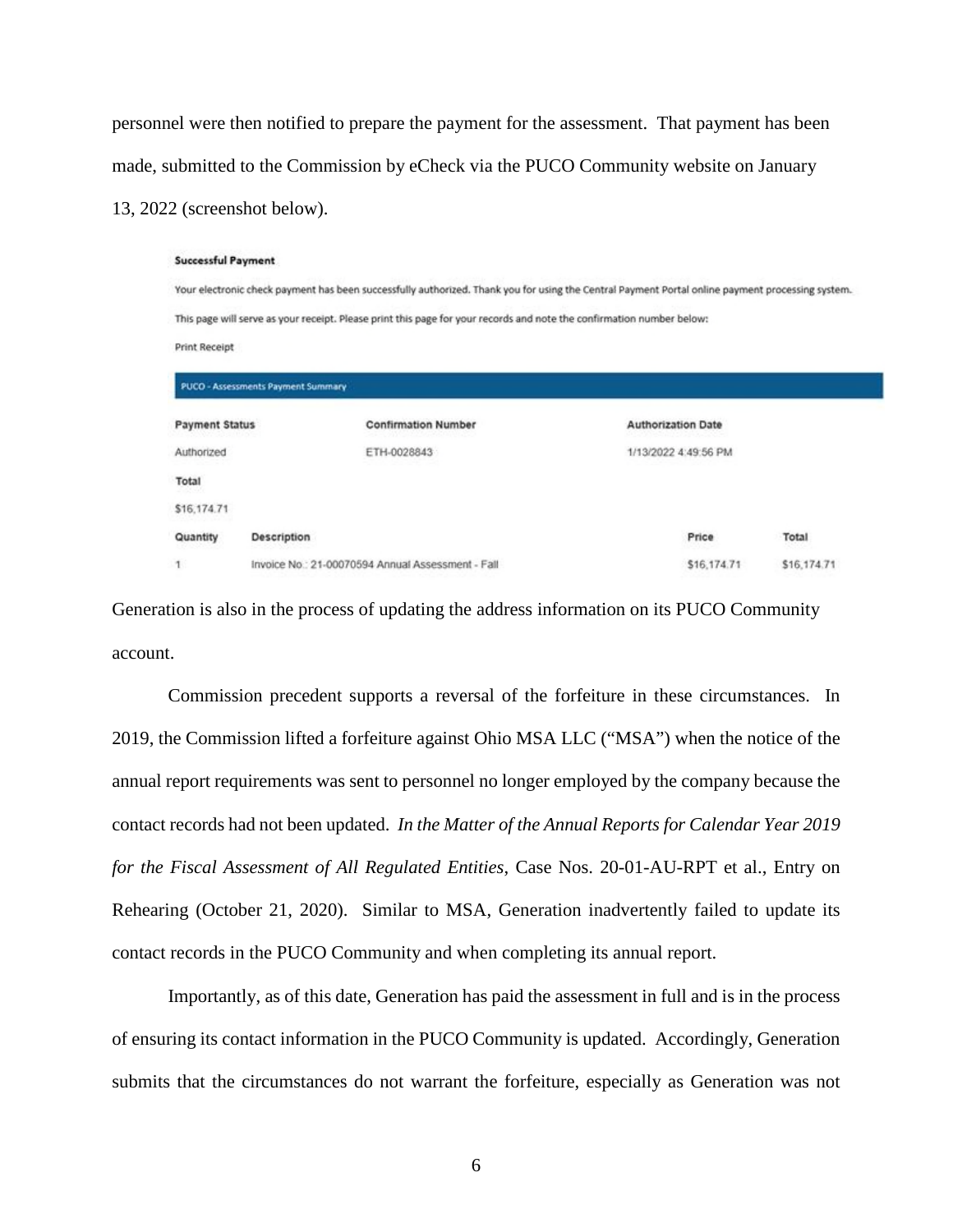aware of the assessment invoice until just recently. Also, with the assessment being paid in full and by the required due date in the Second Finding and Order, Generation submits the delay in payment has not caused harm.

### **IV. Conclusion**

Generation's lack of timely payment was not intentional but rather a result of an inadvertent error regarding its contact information in the PUCO Community system. Because its contact information was not updated, the assessment invoice was sent to a prior address for Generation. Once made aware of the issue, Generation reacted quickly and paid the outstanding assessment. Generation is also in the process of updating its contact information. Given these circumstances, Generation respectfully requests that the Commission grant rehearing and waive the forfeiture that was imposed on Generation.

Respectfully Submitted,

/s/ Michael J. Settineri Michael J. Settineri (073369), Counsel of Record Vorys, Sater, Seymour and Pease LLP 52 E. Gay Street Columbus, OH 43215 Telephone 614-464-5462 mjsettineri@vorys.com (willing to accept service via e-mail)

*Counsel for Generation Pipeline LLC*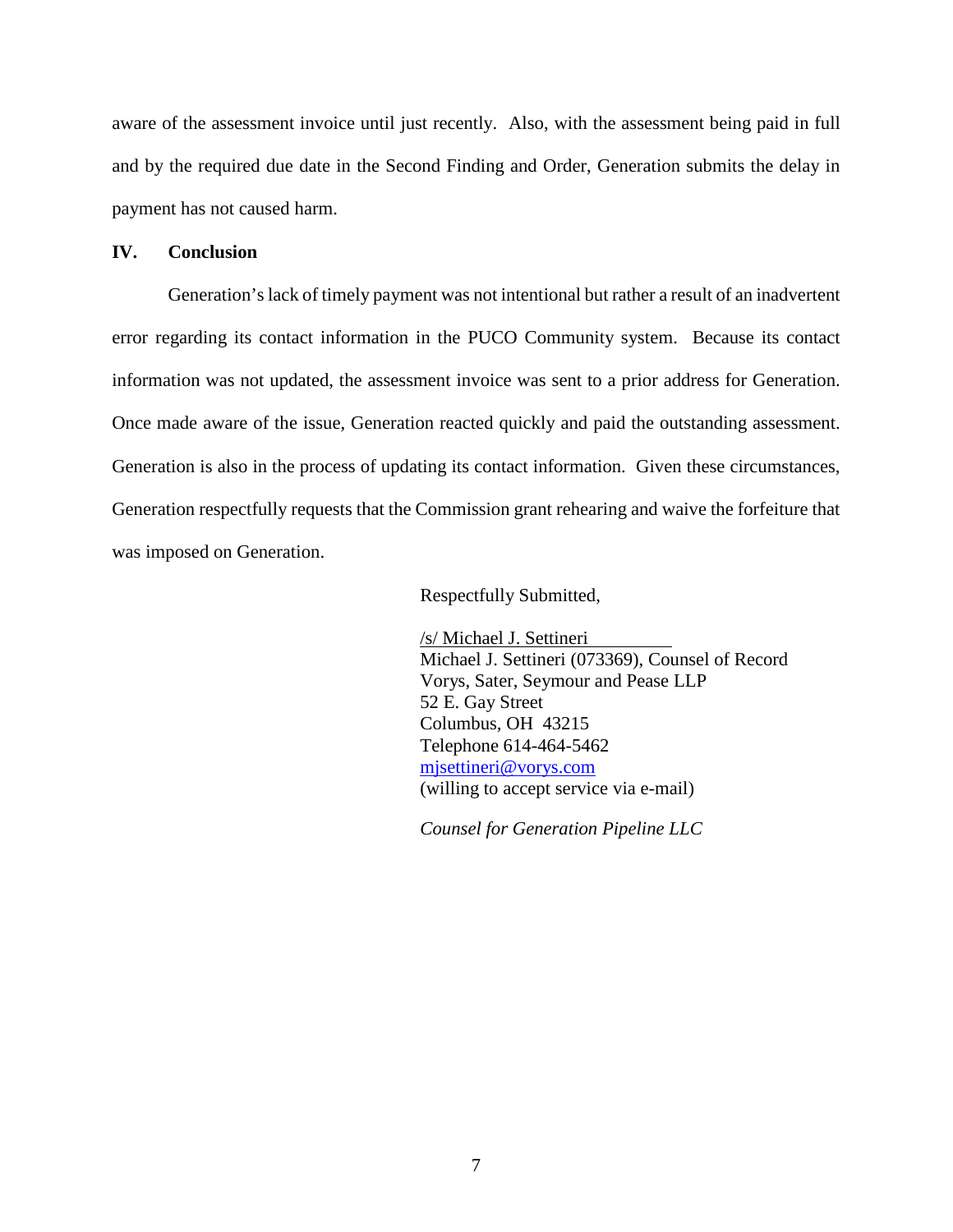### **CERTIFICATE OF SERVICE**

The Public Utilities Commission of Ohio's e-filing system will electronically serve notice of the filing of this document on the parties referenced on the service list of the docket card who have electronically subscribed to the case. In addition, the undersigned certifies that a courtesy copy of the foregoing document is also being served (via electronic mail) on the 14th day of January 2021 upon all persons/entities listed below:

John Jones Assistant Attorney General 30 East Broad Street, 16<sup>th</sup> Floor Columbus, Ohio 43215 john.jones.@ohioattorneygeneral.gov Counsel for Staff of the Public Utilities Commission of Ohio

> /s/ Michael J. Settineri Michael J. Settineri